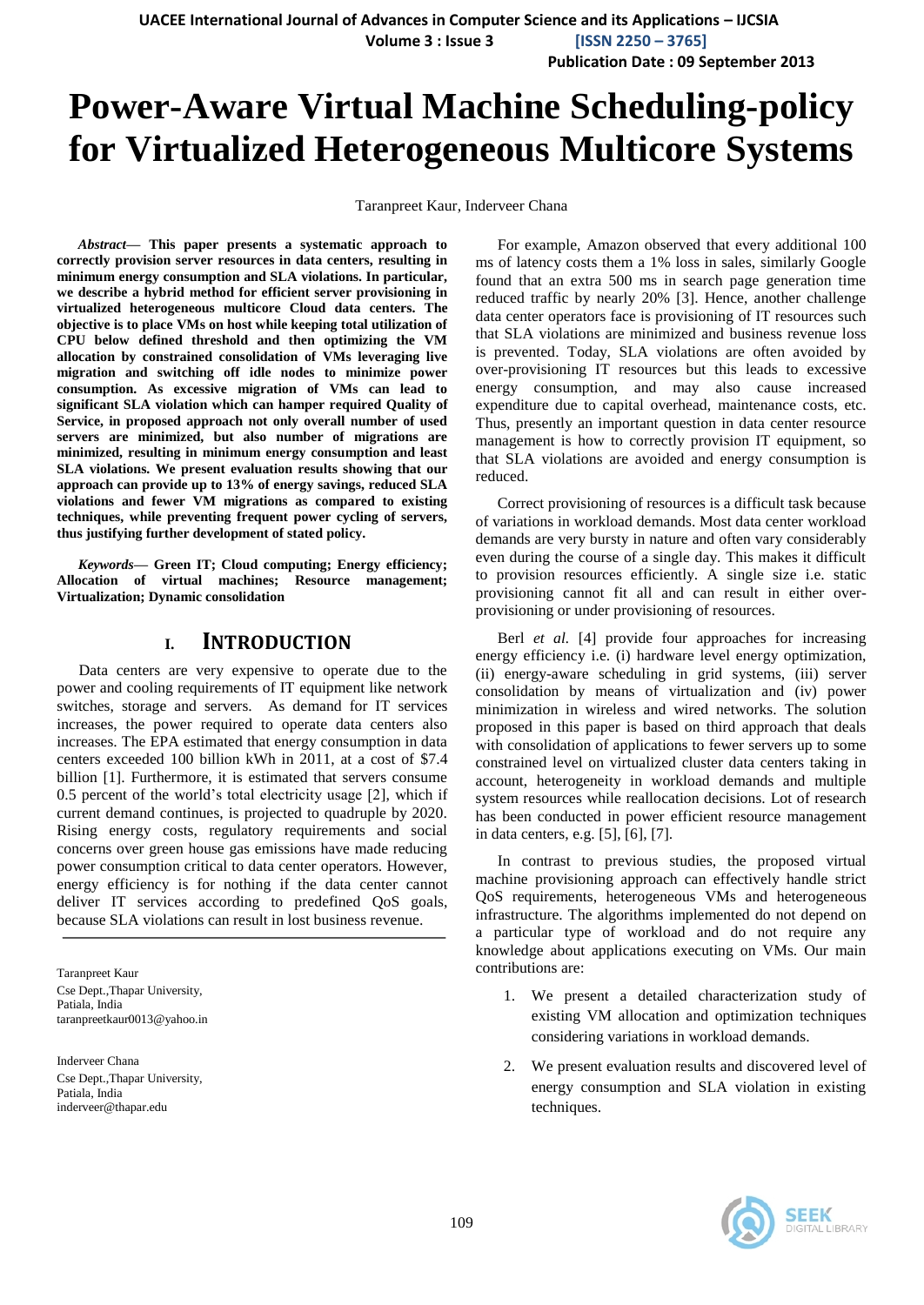#### **UACEE International Journal of Advances in Computer Science and its Applications – IJCSIA Volume 3 : Issue 3 [ISSN 2250 – 3765] Publication Date : 09 September 2013**

- 3. We propose a hybrid strategy to provision IT resources: A systematic provisioning approach to first place VMs on hosts while keeping total utilization of CPU below defined threshold and then optimizing the VM allocation by continuously consolidating VMs leveraging live migration according to current requirements. A coordinated management of this hybrid approach achieves a significant improvement in energy efficiency while ensuring reliable QoS.
- 4. We evaluate our server provisioning system considering heterogeneous workload and heterogeneous multiple system resources. The results reveal that our hybrid provisioning system is superior to existing approaches in terms of meeting the system's SLA requirements while conserving power and reducing provisioning cost.

Rest of the paper is organized as follows. Section II presents analysis of available energy efficient allocation and optimization heuristics for virtual machines in Cloud data centers. Section III describes the proposed hybrid provisioning approach for energy efficient virtual machine scheduling in heterogeneous infrastructure. Section IV discusses experimental evaluation of proposed as well as existing VM scheduling approaches and finally Section V concludes the paper with a summary of our research work and a description of future directions.

## **II. REALLOCATION HEURISTICS ANALYSIS**

Virtual machine allocation can be divided in two: first is admission of new requests for VM provisioning and then placement of VMs on available hosts, while the second part is optimization of current VM allocation on hosts. In the existing VM allocation policies [8], admission of new requests for VM provisioning is considered as a bin packing problem with varying bin sizes and prices. The bin-packing problem is a type of NP-hard problem, and number of heuristic algorithms are available to give sub-optimal results, such as Next-Fit, First-Fit, Best-Fit and Best-Fit Decreasing that is shown to use no more than  $11/9 \cdot OPT + 1$  bins (where OPT is the number of bins given by the optimal solution) [9]. Modified Best Fit Decreasing (MBFD) algorithm [5] allows leveraging heterogeneity of the nodes by first sorting all VMs in decreasing order of current utilization and allocating each virtual machine to a host that provides least increase of power consumption due to this allocation policy. Complexity of this modified BFD allocation part is  $m \cdot n$ , where *m* is the number of VMs to be allocated and *n* is the number of hosts available.

Optimization of current allocation of VMs on hosts can be carried out by dynamic migration of VMs according to the performance requirements. If VMs do not utilize all the provided resources, then they can be logically resized and consolidated to the minimum number of physical nodes. Resulting idle nodes can be switched to sleep mode which helps in elimination of idle power consumption and reduction in the total energy consumption by the data center. Existing optimization techniques are based on following two criteria:

- Setting upper utilization threshold for hosts and keeping total utilization of CPU by all VMs below this threshold.
- 2. Setting upper and lower utilization thresholds for hosts and keeping total utilization of CPU between these thresholds.

If the utilization of CPU for a host falls below the lower utilization threshold then all VMs have to be migrated from this under-utilized host and the host has to be switched to sleep mode in order to eliminate idle power consumption and if the utilization goes over the upper threshold, then some VMs have to be migrated from the over-utilized host to reduce utilization and to prevent potential SLA violation. Existing optimization approaches are discussed below:

- 1. Single threshold (ST): It is based on the idea of setting upper utilization threshold for hosts and placing VMs on hosts keeping the total utilization of CPU below the stated threshold. The aim is to preserve free resources in order to avoid SLA violation due to consolidation in those cases when resource requirements by VMs increase. New placement of VMs is achieved by the live migration of VMs.
- 2. Minimization of Migrations (MM): This policy is based on criteria of selection of minimum number of VMs required to migrate from a host to lower the CPU utilization by the host below the upper utilization threshold in case the upper threshold is violated.
- 3. Highest Potential Growth (HPG): If the upper utilization threshold is violated, this policy migrates VMs that have the lowest usage of the CPU comparatively to the CPU capacity defined by the VM parameters. This helps in minimization of potential increase in the host's utilization and prevention of SLA violation.
- 4. Random Choice (RC): This policy focuses on random selection of number of VMs required to decrease CPU utilization by a host below the stated upper utilization threshold for host.

Presently, resource allocation in a Cloud data center intends to provide high performance while meeting SLAs, without focusing on allocation of VMs to minimize energy consumption. To investigate both performance and energy efficiency, three critical issues must be addressed which are discussed as follows:

1. Excessive power cycling of a server can cause reduction in its reliability.

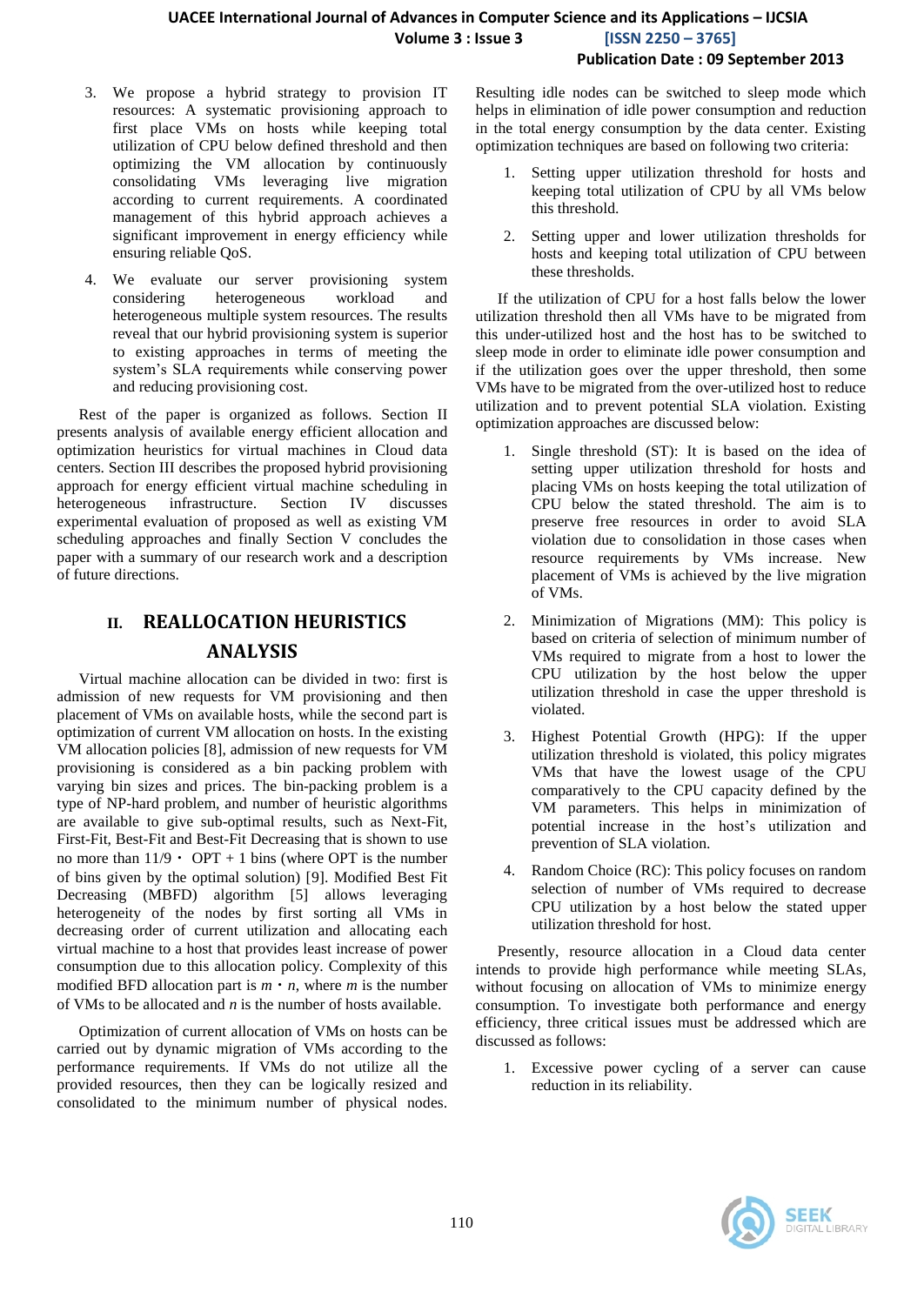**Volume 3 : Issue 3 [ISSN 2250 – 3765]**

**Publication Date : 09 September 2013**

- 2. Turning resources off in a dynamic environment can be risky from the QoS perspective. Due to the inconsistency in the workload and aggressive consolidation of VMs, some VMs may not obtain required resources under peak load situation, and fail to meet the desired QoS.
- 3. Ensuring SLAs brings challenges to accurately manage application performance in virtualized environments.

All these issues require effective consolidation policies which can minimize energy consumption without negotiating the user-specified QoS requirements. In next section, we are discussing our hybrid approach for VM allocation to deal with the issues mentioned above.

## **III. HYBRID PROVISIONING APPROACH**

The intuition behind our approach is that first place VMs on host while keeping total utilization of CPU below defined threshold and then optimizing VM allocation by constrained migration of VMs with host utilization below the lower utilization threshold, leveraging live migration and switching off idle nodes to minimize power consumption. As mentioned in above section that excessive migration of VMs can lead to significant SLA violation hampering the required Quality of Service, the proposed approach can assist in correctly provisioning server resources in data center by optimal VM allocation and constrained migration of VMs, resulting in least SLA violations and minimum energy consumption.



Fig. 1. Hybrid provisioning architecture

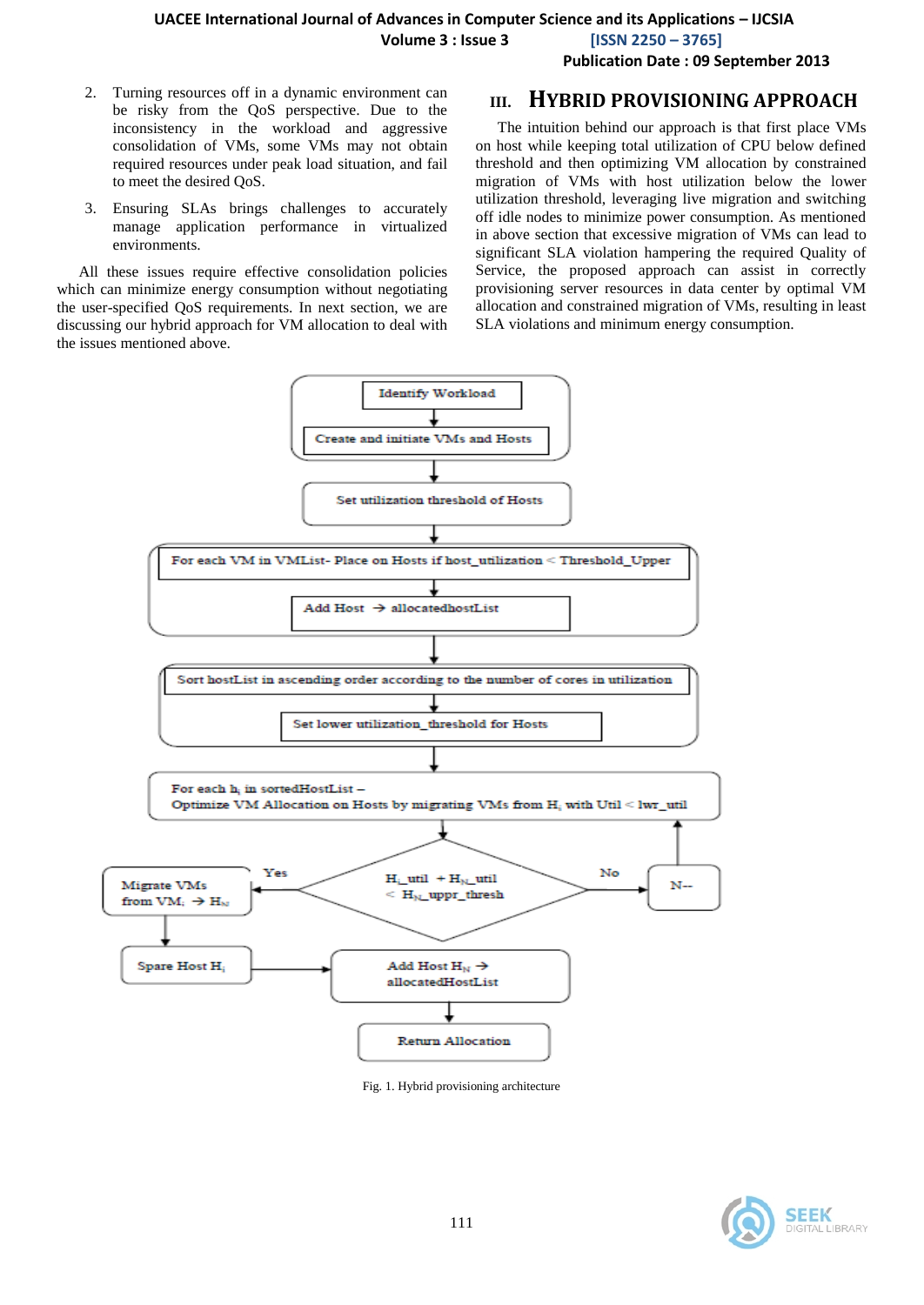**Publication Date : 09 September 2013**

Fig. 1 depicts the conceptual architecture for the hybrid provisioning approach. Our solution comprises of two components. First component helps in preserving free resources by placing VMs below defined static threshold in order to prevent SLA violation due to consolidation in cases when resource requirements by VMs increase and second component helps in reducing level of power consumption by migrating VMs from only those hosts having total CPU utilization below lower migration threshold and switching off the spare host to eliminate idle power consumption.

The pseudo-code for components of the hybrid algorithm is presented in Algorithm 1and 2. The algorithm 1 sets an upper utilization threshold for hosts. Then, for each VM in the list of VMs, it repeatedly looks through the list of hosts and finds a host with total CPU utilization below the static utilization threshold. Then chosen host is set as the allocated host and VM is placed on it. The increase in host power after allocation of VMs is added to the total power consumption. This procedure is repeated for each VM in the VM list and algorithm stops when all of the VMs are placed on available hosts. The complexity of the algorithm is proportional to the product of the number of VMs that have to be allocated and the number of hosts available.

Optimization of current allocation of VMs on hosts is done using Algorithm 2. In algorithm 2, first the list of hosts is sorted in ascending order according to total utilization of CPU by all VMs. Then lower utilization threshold also known as migration threshold is set to constrain migration of VMs. A counter equal to total number of hosts in sorted host list is set to start the optimization procedure. First, for each host *i* in sorted host list, if host utilization lies below migration threshold i.e. host is under-utilized, then VMs on that particular host are located for migration. Migration of VMs is first checked at host *j,* host with highest CPU utilization i.e. last host in sorted host list. Migration to the host *j* is done if total CPU utilization of host after VM consolidation remains below static upper threshold defined in Algorithm 1. If total CPU utilization of host *j* will go across upper utilization threshold when VM consolidation will be done, then migration of VMs from under-utilized host to this particular host is not possible, therefore preceding host in sorted host list is checked for migration and counter is decreased by one. This procedure is carried out till all the VMs on host *i* are migrated to host *j.* This procedure repeats for all under-utilized hosts till host value *i* become equal to the value of counter i.e. when there is no host left to which migration of VMs of under-utilized hosts can be done. In this way, this approach constrains the migration of VMs, such that SLA violations are minimized and required Quality of service is attained.

**Algorithm 1:** Initial Allocation Procedure

1 **Input**: hostList, vmList **Output**: allocation of VMs

- 2 hostList.setUpperThresholdUtilization ()
- 3 allocatedHost <- NULL
- 4 **foreach** vm *in* vmList **do**
- 5 **foreach** host *in* hostList **do**
- 6 **if** hostUtil < Thresh\_Upper **then**
- 7 allocatedHost <- host
- 8 TotalPower <-HostPower
- 9 **if** allocatedHost != NULL **then**
- 10 allocate vm to allocatedHost
- 11 **return** allocation
- 12 optimize vm allocation with Algorithm 2

#### **Algorithm 2:** Optimization procedure

1 **Input**: vmAllocationList, hostList **Output**: migrationList

2 sort hostList according to CPU utilization in ascending order and set Migration threshold

 $3 i=1, j=N$ 

4 **foreach** hi *in* sortedHostlist **do**

5 **while** h<sub>i</sub>.util\_rate < Migration\_Thresh and i<j **do** 

- 6 **if**  $h_i$  util\_rate +  $h_j$  util\_rate <  $h_j$ . Thresh\_Upper **then**
- 7 migrate vm<sub>i</sub> to  $h_i$
- 8 sparehostList.add $(h_i)$
- 9 usedhostList.add $(h_i)$
- 10 **break**
- 11 **else**
- 12  $j=j-1;$

13 **return** migrationList

In next section, the proposed hybrid VM provisioning approach is evaluated in comparison with existing allocation policies.

#### **IV. EXPERIMENTAL EVALUATIONS**

The proposed approach has been evaluated by simulation using CloudSim toolkit [10]. The simulated data center comprises 200 heterogeneous physical nodes. Each node is modelled to have dual CPU core with performance equivalent to 1860 or 2660 MIPS, 5 GB of RAM and 1 TB of storage. Users submit request for provisioning of 310 heterogeneous VMs that fills the full capacity of the data center. For the benchmark policies, we also stimulated DVFS that adjusts the frequency and voltage of CPU according to current utilization and a Non Power Aware policy (NPA). Table I presents results obtained from single threshold policy i.e. ST policy, the best two-threshold policy i.e. MM policy and benchmark policies. Results obtained using the hybrid approach is presented in Table II. Moreover, policies have been evaluated with different threshold values.

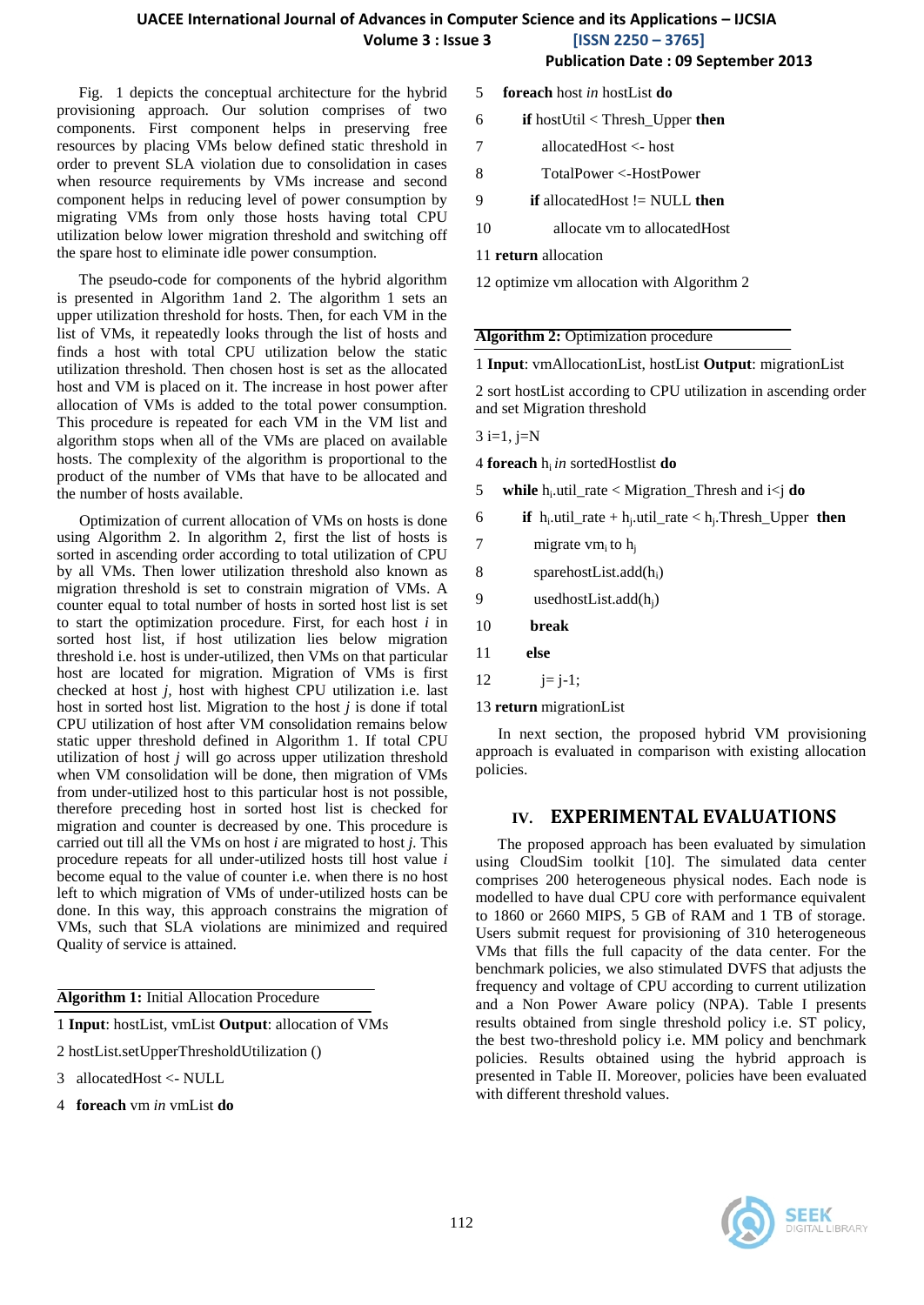#### **UACEE International Journal of Advances in Computer Science and its Applications – IJCSIA Volume 3 : Issue 3 [ISSN 2250 – 3765] Publication Date : 09 September 2013**

| <b>Policy</b>                           | <b>Energy</b>        | SLA.<br><b>Violation</b> | <b>Total VM</b><br><b>Migration</b> | Avg. SLA<br><b>Violation</b> |
|-----------------------------------------|----------------------|--------------------------|-------------------------------------|------------------------------|
| <b>NPA</b>                              | 150.68<br><b>KWh</b> |                          |                                     |                              |
| <b>DVFS</b>                             | 71.40<br><b>KWh</b>  |                          |                                     |                              |
| <b>Static</b><br>Threshold<br>(ST) 80%  | 52.98<br><b>KWh</b>  | 4.49%                    | 20231                               | 13.65%                       |
| <b>Static</b><br>Threshold<br>(ST) 90%  | 52.75<br><b>KWh</b>  | 8.41%                    | 19676                               | 27.04%                       |
| Minimum<br>Migration<br>(MM) 40-<br>80% | 49.67<br><b>KWh</b>  | 3.11%                    | 9800                                | 12.89%                       |
| Minimum<br>Migration<br>(MM)<br>50-90%  | 49.25<br><b>KWh</b>  | 5.25%                    | 9183                                | 16.35%                       |

TABLE I. Simulation results for existing policies

TABLE II. Simulation results for hybrid provisioning approach

| <b>Upper</b><br><b>Utilization</b><br>threshold | <b>Migration</b><br>threshold | <b>Energy</b>       | <b>SLA</b><br><b>Violation</b> | <b>Total VM</b><br><b>Migration</b> | Avg.<br><b>SLA</b><br><b>Violation</b> |
|-------------------------------------------------|-------------------------------|---------------------|--------------------------------|-------------------------------------|----------------------------------------|
| 90%                                             | 20%                           | 50.00<br><b>KWh</b> | 4.30%                          | 9900                                | 13.33%                                 |
| 90%                                             | 30%                           | 48.81<br><b>KWh</b> | 2.72%                          | 8883                                | 12.16%                                 |
| 90%                                             | 40%                           | 47.19<br>KWh        | 2.29%                          | 7474                                | 12.04%                                 |
| 90%                                             | 50%                           | 42.71<br>KWh        | 3.01%                          | 6351                                | 12.65%                                 |

Comparing the simulation results presented in Table I and II, it can be concluded that hybrid approach for VM provisioning provides better energy savings:

- i. by 67%, 31%, 7% and 0.89% less energy consumption relatively to NPA, DVFS, ST and MM policies with upper utilization threshold 90% and lower utilization threshold 30% and ensuring percentage of SLA violations of 2.72%; and
- ii. by 68%, 34%, 10% and 4% less energy consumption in compare to NPA, DVFS, ST and MM policies with thresholds 40-90% and 2.29% of SLA violations; and
- iii. by 71%, 40%, 19% and 13% less energy consumption comparatively to NPA, DVFS, ST and MM policies with thresholds 50-90% and 3.01% of SLA violations.

From Table I and II, it is evident that hybrid provisioning approach leads to more than 3 times fewer VM migrations than ST policy and more than one time fewer VM migrations than MM policy. The results prove the flexibility of the proposed algorithm, as the utilization thresholds can be adjusted according to SLA requirements. Strict SLA (2.29%) allow achievement of the energy consumption of 47.19KWh but if SLA are relaxed (3.01%), then energy consumption is further reduced to 42.71 KWh.

# **V. CONCLUDING REMARKS AND FUTURE DIRECTIONS**

This work precedes the Cloud computing field in two ways. First, it has a vital role in the reduction of energy consumption costs in Cloud data centers, and thus helps in developing a strong and competitive Cloud computing industry. Second, consumers are gradually becoming more conscious about the system environment. A recent study shows that data centers represent a huge and rapidly growing energy consumption division of the economy and a significant source of CO2 emissions [11]. Key energy policy of many countries around the world focuses on reduction of greenhouse gas emissions. We have presented and evaluated a hybrid energy-aware resource allocation approach making use of dynamic consolidation of VMs. The experiment results have revealed that this approach results in considerable reduction of energy consumption in Cloud data center relatively to former techniques. For future work, we propose to investigate setting of utilization thresholds dynamically according to current allocation of VMs to a host, influencing multi-core architectures, and decentralization of the optimization algorithms for improving scalability and fault tolerance of Cloud data centers. Further interesting directions for the future work are investigation of effects of network interface and disk storage on reallocation decisions, as both significantly contribute to the overall energy consumption.

#### *ACKNOWLEDGMENT*

The research leading to these results was supported by AICTE under Research Promotion Scheme Ref. No.8023/RID/RPS-151 (pvt)/2011-2012.

#### *REFERENCES*

- Report to congress on server and data center energy efficiency, Public law, U.S. Environmental Protection Agency, ENERGY STAR Program, 2007.
- [2] W. Forrest, "How to cut data centre carbon emissions?," [http://www.computerweekly.com/Articles/2008/12/05/233748/how-to](http://www.computerweekly.com/Articles/2008/12/05/233748/how-to-cut-data-centre-carbon-emissions.htm)[cut-data-centre-carbon-emissions.htm,](http://www.computerweekly.com/Articles/2008/12/05/233748/how-to-cut-data-centre-carbon-emissions.htm) December 2008.
- [3] G. Linden, "Make data useful," [http://www.scribd.com/doc/4970486/Make-Data-Useful-by-Greg-](http://www.scribd.com/doc/4970486/Make-Data-Useful-by-Greg-Linden-Amazoncom)[Linden-Amazoncom,](http://www.scribd.com/doc/4970486/Make-Data-Useful-by-Greg-Linden-Amazoncom) 2006.